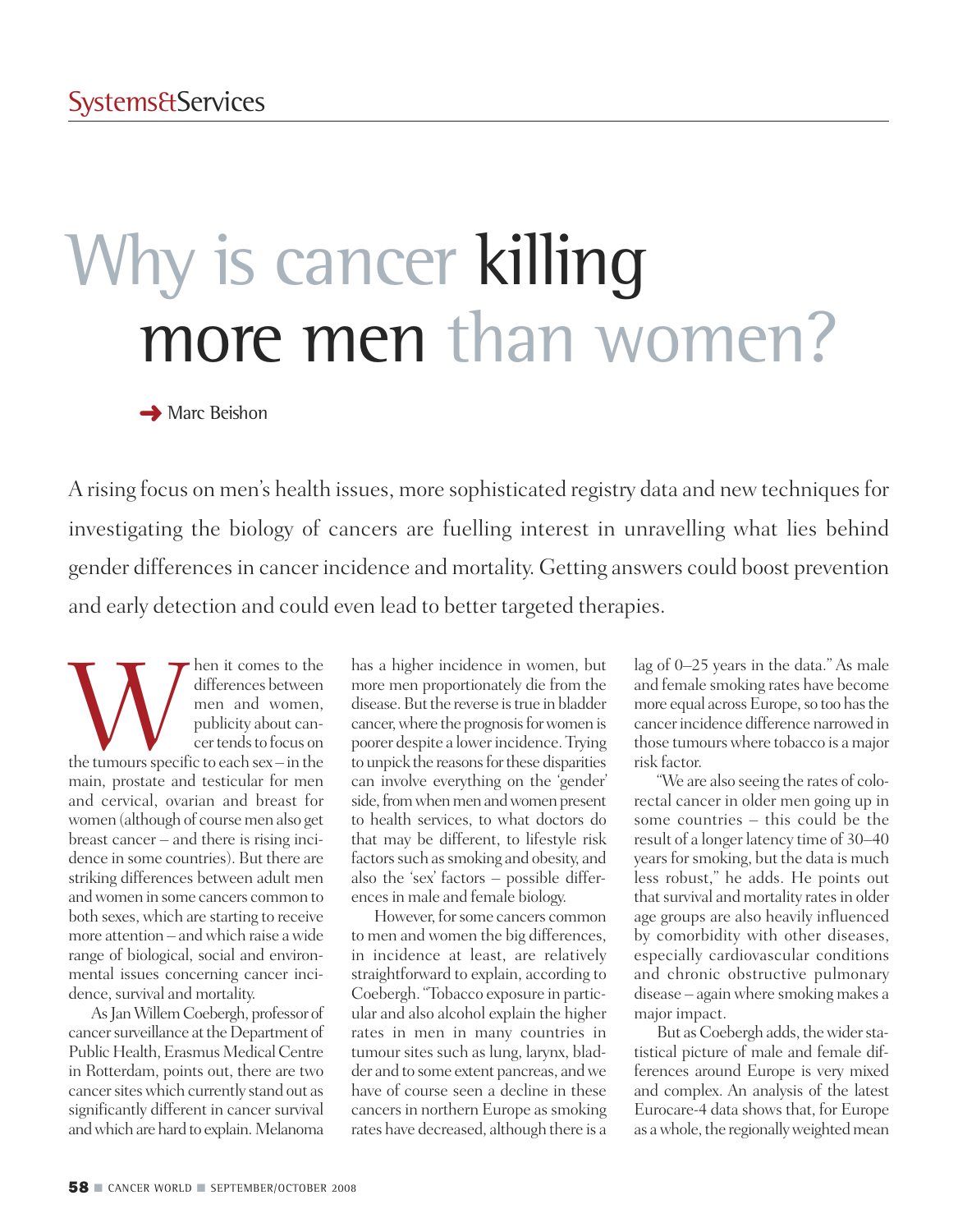## **Systems&Services**



### **DIFFERENCE IN RELATIVE SURVIVAL (%) BETWEEN WOMEN AND MEN** UNRAVELLING THE CAUSES

*Source: MP Coleman et al, Eurocare-3 Summary, Ann Oncol 2003, vol 14 (suppl 5), v135*

five-year cancer survival is about 55% for women, but just 45% for men for all tumours, and those countries that spend the least on healthcare per head have notably lower scores.

It is notable too that the US has much higher survival figures than Europe and men actually do better – about 66% for men and 63% forwomen. But as Franco Berrino and Riccardo Capocaccia point out, in*Responding to the challenge of cancer in Europe* (available from WHO Europe), men in the US have a lower incidence of lethal cancers such as lung and stomach, and an exceptionally high incidence and survival for prostate cancer, thanks to widespread screening.

Those wanting to delve deeper into gender patterns could look at a recent paper in the*European Journal of Cancer*(Henrike Karim-Kos et al, 2008, 44:1345–89), in which Eurocare and other sources are mined for 17 cancer types across Europe. Thislengthy report gives detailed figures for men and women on incidence, survival and mortality for several cancers, including colorectal, pancreatic and lung, and summaries of trends in various countries. There is also some discussion on possible reasons for the gender patterns. Amore detailed gender paper, byAndrea Micheli and colleagues at the Eurochip health indicator project in Milan, will be published in the *EJC* this year .

It has been ten years since Micheli et al published their last gender paper, which looked at earlier Eurocare data. In 'The prognostic role of gender in survival of adult cancer patients' (*EJC* 1998, 34:2271–78), which was put forward as the first such examination of gender in cancer survival, they suggested that "women may be intrinsically more robust than men in copingwith cancer." The better overall survival in women, they noted, could result fromone ormore factors –women paying more attention to their bodies, resulting in earlier diagnosis; the impact of different risk factors on the cancer case mix; and a "biological superiority in women in responding to disease, treatment or both". They also note the figures may be skewed by different corrections for comorbidity between men andwomen.

For Alan White, probably the first professor of men's health in any country, based at Leeds Metropolitan University in the UK, the data on worse incidence and outcomes for many male cancers is a huge issue that absolutely requires more detailed analysis. "In 2003 the European Men's Health Forum commissioned a study of men's health across Europe, the first time we had looked across all health issues for men, and it emerged that men seemed to be developing and dying from allsorts of conditions at a greaterrate than we thought.We assumed that cardiovascular disease would be the major condition – but cancer emerged as a higher cause than we anticipated."

White has also assembled data from various sources. Looking for example at the differences in England and Wales between the sexes he finds that, although cancer accounts for a greater proportion of female deaths in younger age groups, removing breast and genital cancers reveals that "63% more men in England and Wales in the 15–64 age group succumb to cancers that should be affecting men andwomen equally".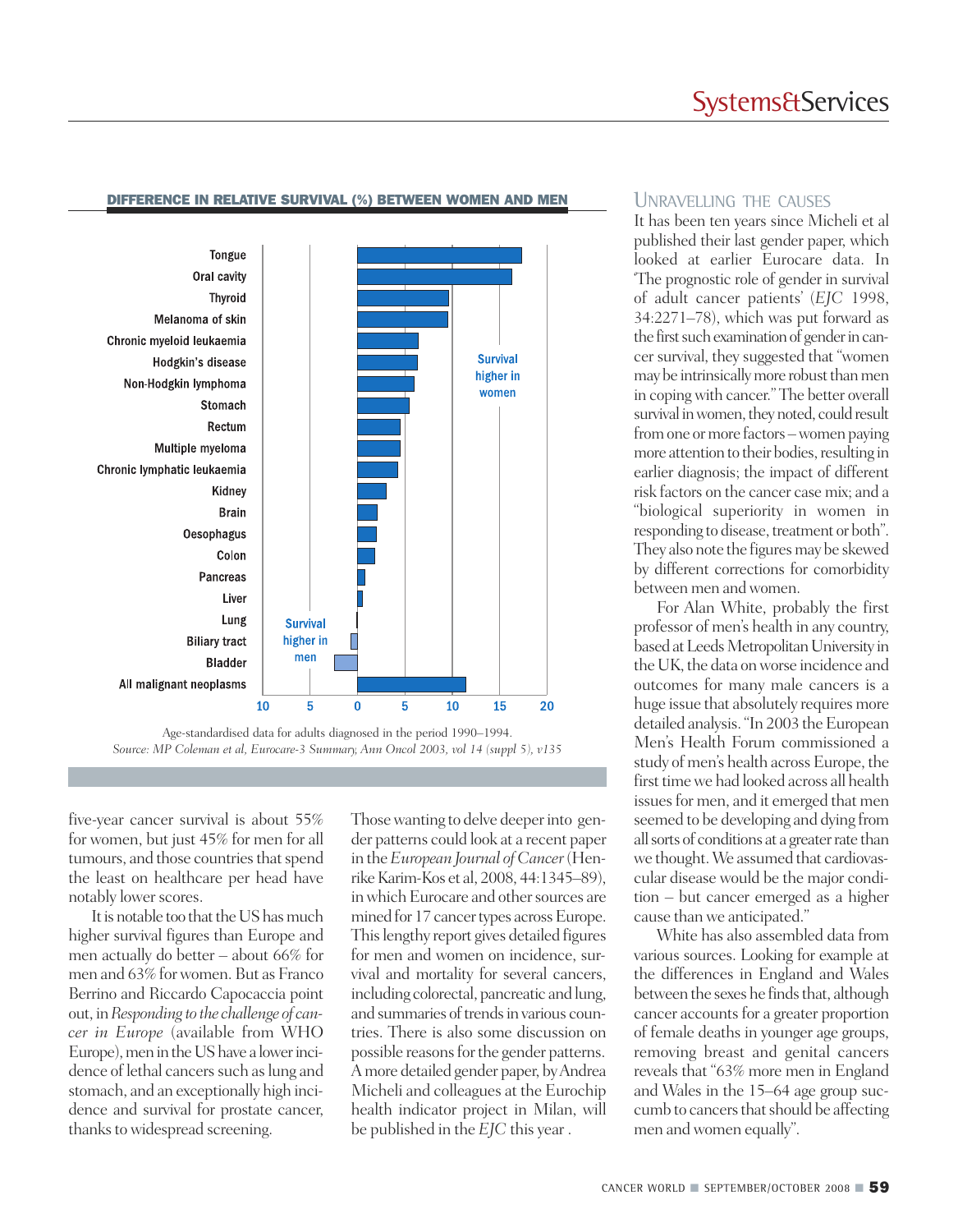## "For Europe as a whole, five-year cancer survival is about 55% for women, but just 45% for men "

He has since spent a good deal of time analysing the causes for the excess male cancer mortality, including organising an expert symposium on the issue ('Tackling the excess incidence of cancer in men'), held in 2006 in Leeds. At this event, David Forman, of the Centre for Epidemiology and Biostatistics at the University of Leeds, noted that the received wisdom of men presenting later is not sufficient to explain the discrepancy in mortality rates. He also commented that the drop in smoking among men and the lower rates of lung cancer, while cutting overall male rates could still mask differences in other cancers, and indeed in most other tumour sites there doesn't appearto be any single explanation for the higher incidence in men, though a simple combination of smoking and alcohol is associated with male oral cancers.

White considers that while later presentation is a factor, it has to be added in with a wide range of lifestyle factors including smoking, diet, physical exercise, body fat and obesity. Socioeconomic inequality also plays a part – in England, social disadvantage worsens outcomes for men more than for women. (The Eurocadet project –www.eurocadet.org  $-$  is currently examining the major lifestyle and socioeconomic factors affecting the incidence of cancer around Europe.)

Melanoma stands out, as Coebergh and White comment, because of the worse outcome for men coupled with lower incidence – one of the few cancers, in fact, where incidence is higher in women. Identifying the reasons may help point researchers in promising directions. At the Leeds expert symposium, Forman presented data that showed that even after controlling forstage at presentation

and the location of the tumour, there is still a 31% survival advantage for women, which can partly but not wholly be explained by factors such as age and socioeconomic status. Similar results have been written up by colleagues of Coebergh in the Netherlands, led by Esther de Vries at the Erasmus Medical Centre, where again an unexplained gap in male/female survival was found in a sample of more than 10,000 Dutch melanoma patients.

"Hypotheses about the difference include looking at the role of the immune system," comments Coebergh. "And there is also evidence about obesity as a cancer risk for men and melanoma – we do not see the same risk in obese women – so the underlying factors that determine obesity in men may also determine the progression of melanoma." He points to a recent meta-analysis in the *Lancet* that reinforced the obesity link. He adds that his group is cooperating with the European Organisation for the Research and Treatment of Cancer (EORTC) in looking at melanoma trial data, where there is more detailed pathology, in the search for prognostic factors for men and women. Other research he mentions is led by Alan Spatz, chair of the EORTC melanoma group, on the role of the X and Y chromosomes in protection and tumour progression. "An interesting point is if we can explain the male/female difference it might lead to new therapeutic approaches, as nothing seems to work so far with melanoma."

Meanwhile, in bladder cancer, which stands out as a cancer in which women face aworse prognosis,Coebergh says he is not aware of systematic efforts to explain the reasons, but there are various

explanations, including underlying biological causes, while urologists have, he says, traditionally investigated men earlier and more thoroughly than women, where in any case the tumour has been rare.

## CULTURAL FACTORS

Differences in treatment and wider cultural factors are of great interest to White. "My concern is that we start seeing a marked rise in incidence of diseases such as cancer and heart disease after the age of 35 inmen,whichis also the timewhen they are least likely to be seen by health services. We need to target men more effectively in the workplace so that we can identify those men who are reluctant to come forward and are missing the benefits of early diagnosis."

The European Men's Health Forum (EMHF) leads on many activities like this around the region, and this year made the workplace the theme for the International Men's Health Week. It issued a 'Lung cancer in the workplace' document in June, which highlights the need for health policies for migrant workers.

The EMHF's president, Ian Banks, is a pioneer of men's health in Europe, and now a visiting professor at Alan White's department. The site www.emhf.org has copious resources, including a download of the proceedings of the Leeds expert symposium – this event, White is pleased to report, is referenced in England's recent reform of its national cancer strategy. "It is clear that more research is needed if we are to fully understand how gender impacts on cancer," the strategy notes.

Indeed, the EMHF and professionals such as Banks and White are also calling for far more research about men and